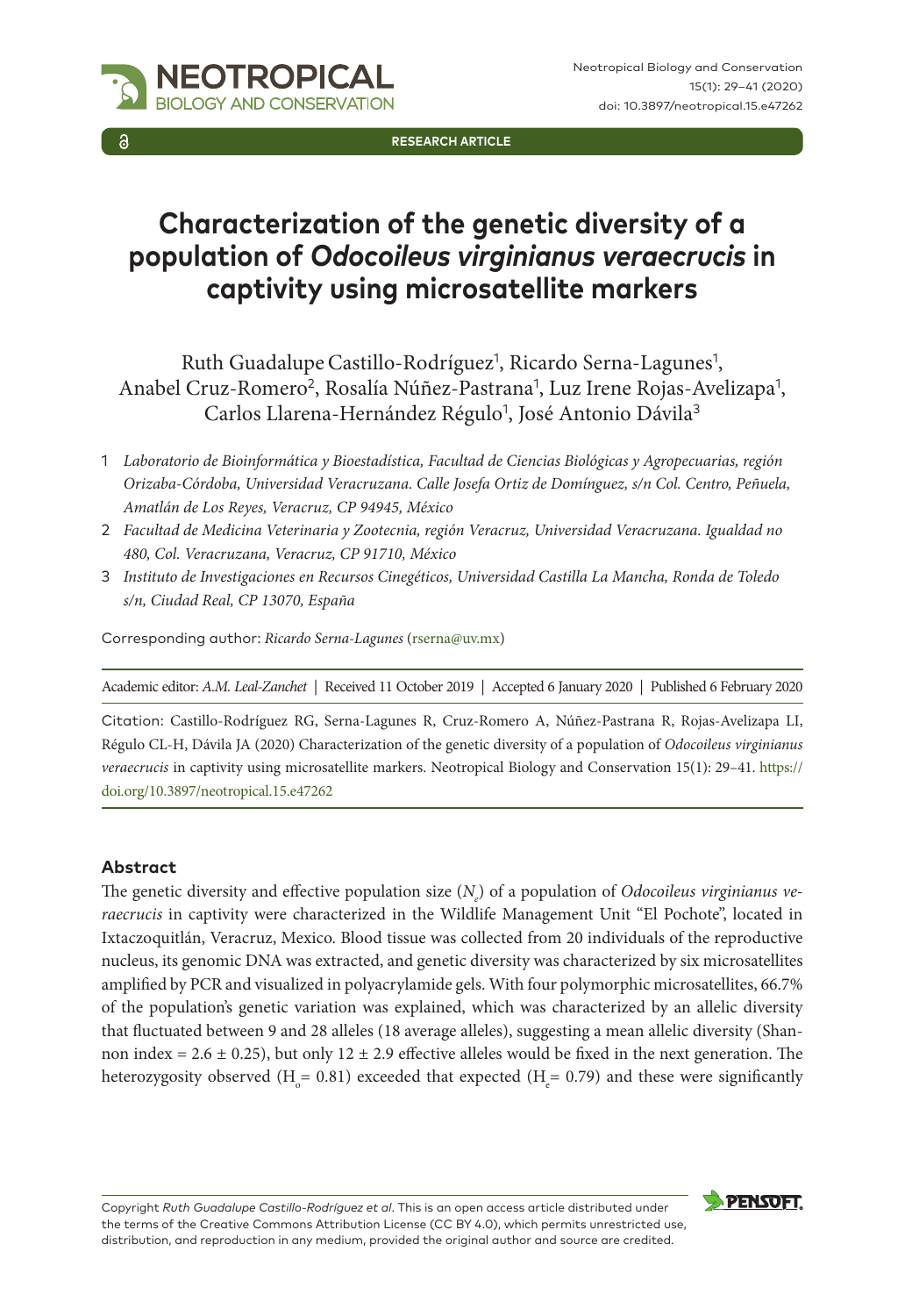different (*P*> 0.05), as a result of a low genetic structure in the population (fixation index  $F = -0.112 \pm 10^{-10}$ 0.03), due to the genetic heterogeneity that each sample contributed, since the specimens came from different geographical regions. The Ne was 625 individuals and a 1:25 male:female ratio, with which 100% of the genetic diversity observed can be maintained for 100 years. The information obtained in the study can help in the design of a reproductive management program to maintain the present genetic diversity, without risk of losses due to genetic drift and inbreeding.

#### **Keywords**

allelic diversity, conservation, effective population size, Veracruz white-tail deer

# **Introduction**

Populations in nature, isolated or fragmented, are subject to the constant process of adaptation to different extreme environmental conditions and to the effects of anthropogenic nature, which can reduce genetic diversity. In addition to recombination, changes in genetic diversity derive from mutations in deoxyribonucleic acid (DNA) and their variation (polymorphism) determines the phylogenetic and evolutionary relationship of species (Frankham 2005). However, in captive populations, the small effective population size  $(N_e)$  resulting from the founding effect can lead to inbreeding depression (Rocha and Gasca 2007).

In Mexico, an alternative for the conservation and utilization of wild populations is carried out in a productive diversification system called the Wildlife Conservation Management Unit (Unidad de Manejo para la Conservación de la Vida Silvestre; UMA in Spanish), where an alternative is the management of populations in captive conditions (INE 1997; 2000). In UMAs, the study of genetic diversity using tools such as molecular markers provides useful information to identify inbreeding problems (Serna-Lagunes et al. 2012) and reduces the risk of loss of genetic diversity due to a  $N_{_e}$  small (Serna-Lagunes and Díaz-Rivera 2011), particularly in UMAs where the record of the genealogy of the reproductive nucleus is low or unavailable. In this regard, microsatellite markers (SSR) are short tandem repeated sequences of 1-6 nucleotides distributed throughout the genome (Avise 1994; Dakin and Avise 2004), and have been widely used to identify kinship relationships (Armstrong et al. 2011), migration rates,  $N_{\scriptscriptstyle e}$  and mating system (Selkoe and Toonen 2006); priority information for the conservation of genetic diversity (Avise 1996).

Of the cervids with distribution in Mexico, White-Tailed deer (*Odocoileus virginianus* Zimmermann, 1780) is the species of deer with the highest capacity to adapt to the environment (Sheffield et al. 1985) and has the ability to tolerate the effects of human activities on their populations and their habitat (Serna-Lagunes 2016). Over the past decade, *O. virginianus* has become a focal species of importance for its reproduction and conservation under the scheme of UMAs, in which it is required to minimize the impact generated by captivity on genetic diversity to achieve a viable population in space and time (Buenrostro and García-Grajales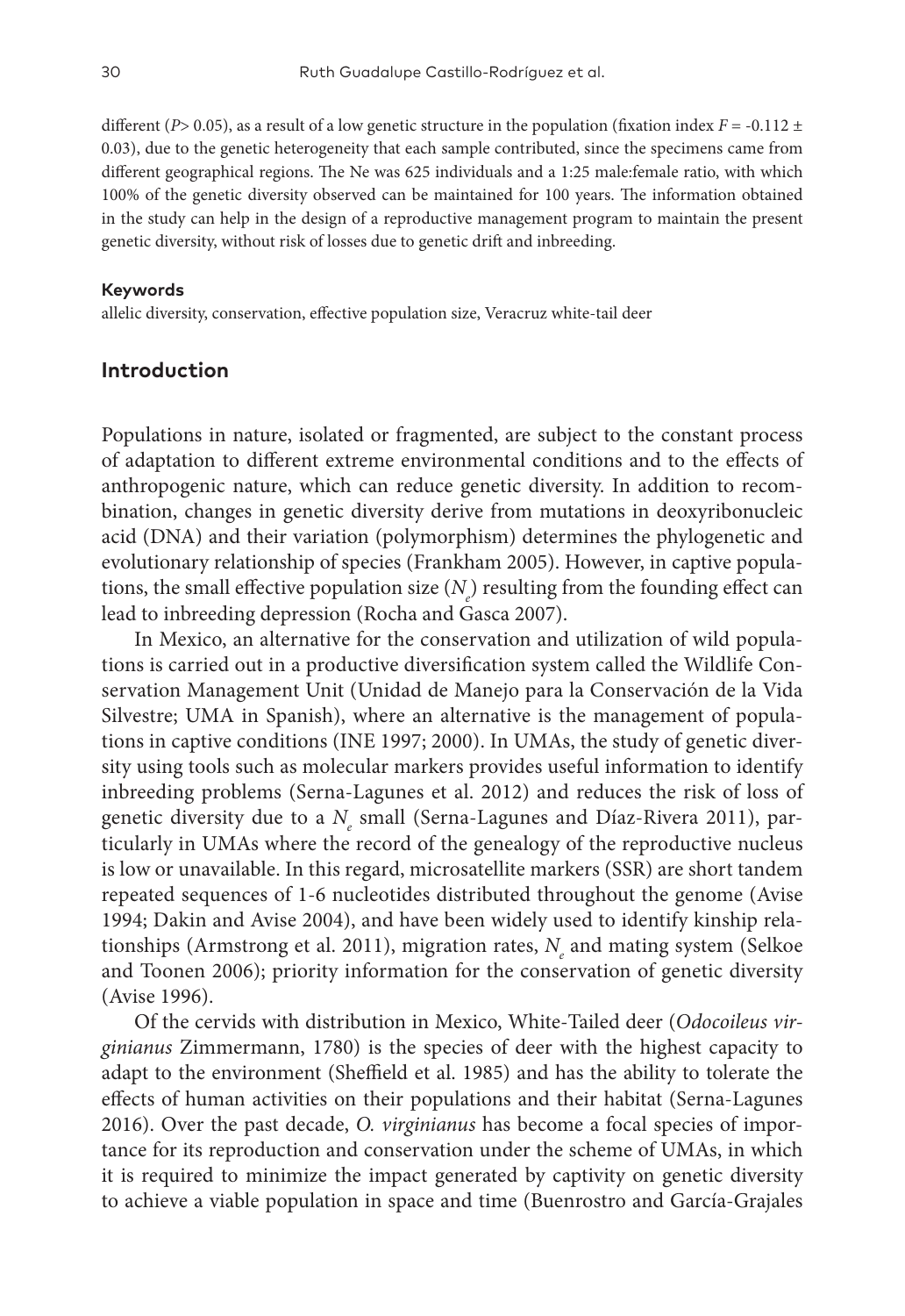2016). Normally, to constitute a reproductive nucleus of *O. virginianus* in a UMA, individuals with different geographical origin and different lineages are selected; as they do not have information on this genetic diversity and with the unplanned crossing, genetic diversity would be at risk; therefore, genetic characterization studies can provide supporting information to conserve existing genetic diversity (Hernández-Mendoza et al. 2014).

The assessment of the genetic status of populations of *O. virginianus* has been useful for implementing risk prevention measures of a genetic nature; for example: multiple paternity (DeYoung et al. 2002), kinship relations (Anderson et al. 2002), and mating system (DeYoung et al. 2009) and social dominance (DeYoung et al. 2006). This information is essential for the conservation of genetic variability in which microsatellite molecular markers are the appropriate tool for basic studies of the characterization of genetic diversity (Godoy 2009).

In Mexico, *O. virginianus* management plans in UMAs, are mainly based on habitat management, but in captivity or *ex situ* UMA, do not contemplate programs of conservation of genetic diversity to reduce the risks caused by a  $N_{e}$  small or a few founders. In this sense, the objective of this study was to describe the characteristics of the genetic diversity of a population of *O. v. veraecrucis*, kept in a hatcheries (UMA) located in the municipality of Ixtaczoquitlán, Veracruz, Mexico. Captivity is highlighted as a means of conserving genetic diversity in an *ex situ* system.

## **Methods**

#### **Biological material and amplification of microsatellites**

Between March-September 2017, 20 individuals from the reproductive nucleus of the population of *O. v. veraecrucis* managed in the UMA "El Pochote", were sedated (Xilacina of 0.5-1.25 ml per 25 kg of live weight) to extract by puncture in the jugular vein between 2 and 3 ml of blood with Vaccutainer® equipment with 4 g of EDTA as anticoagulant. Blood samples were stored in refrigeration at 15 °C (Serna-Lagunes et al. 2012) and the DNA was extracted with PROMEGA E. Z. N. A. Tissue DNA KIT, following the Blood and Body Fluids protocol. To characterize the genetic diversity of the population of deer, six microsatellite markers were genotyped: BM203, BM4208, D, BM848, TGLA126 and MSTN01, which were initially described for genetic exclusion studies (DeYoung et al. 2003a) and have been tested in *O. v. veraecrucis* and other subspecies (De la Rosa-Reyna et al. 2012).

The microsatellites were amplified from the DNA of the specimens by PCR to a final volume of 25  $\mu$ l with the following content: 2.5  $\mu$ l of DNA (<250 ng), 1.25  $\mu$ l of the primer Forward and 1.25 µl of the primer Reverse, both at a final concentration of 10 µM, 12.5 µl of Promega® Brand Master Mix 2X PCR (25 mM Tris-HCl pH 9, 25 mM NaCl, 2.5 mM MgCl2, 100 µM dNTPs (dATP, dGTP, dCTP, dTTP), 0.5 U of Taq DNA polymerase, 0.05 mg / ml BSA) and 7.5 µl of nuclease-free water. The PCR amplification program included the following stages: initial denaturation at 95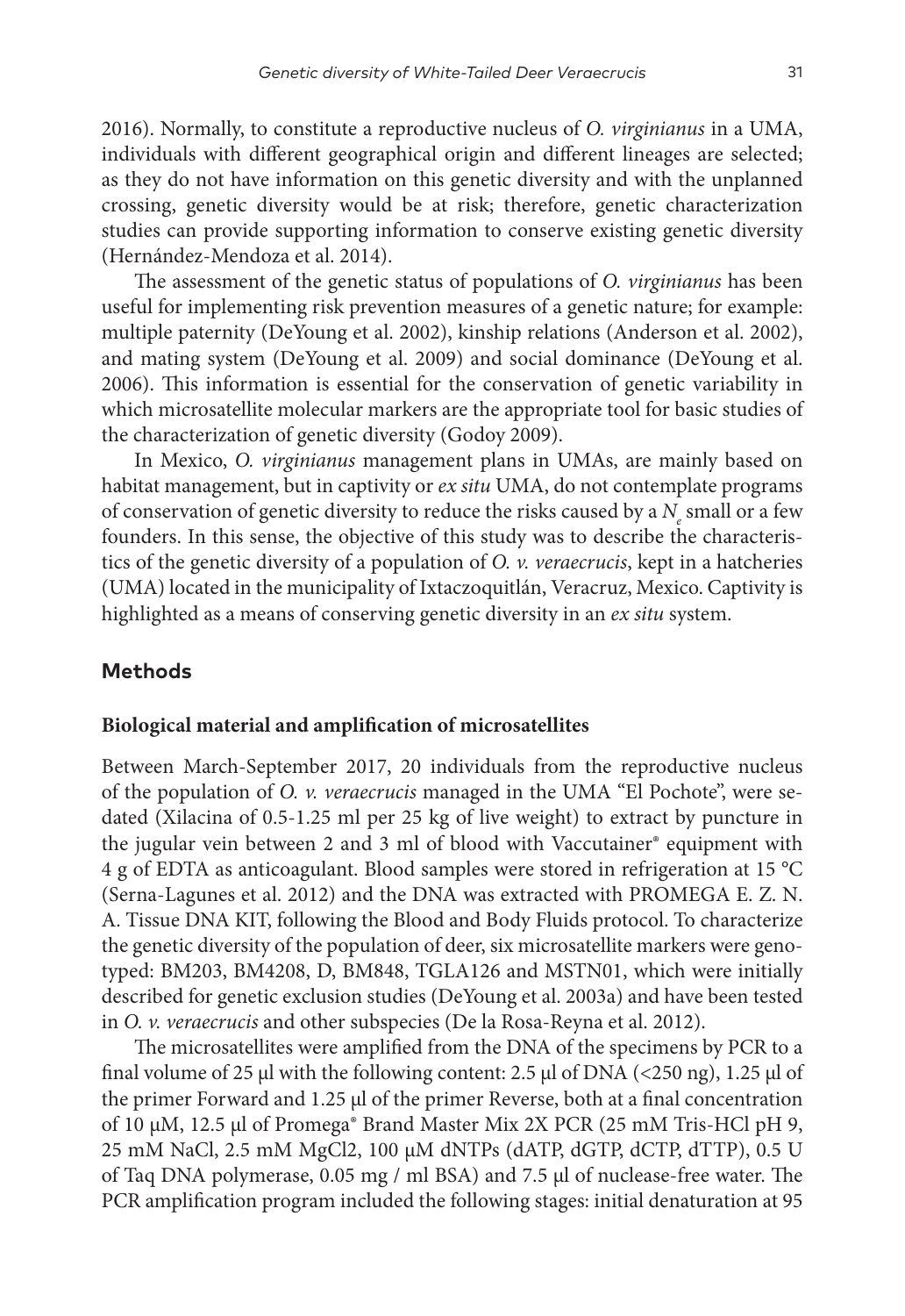°C for 2 min, denaturation at 95 °C at 1 min, alignment at 54 °C for 30 s, extension at 72 °C for 1 min; final extension at 72 °C for 5 min, and at 4 °C until samples are withdrawn. These conditions were adapted based on those reported by De la Rosa-Reyna et al. (2012). The amplified PCR products were verified on 1.5% agarose gels; those microsatellites that did not amplify on a first occasion or where the amplification was not clear were subjected to PCR again until a reliable amplification was obtained.

The microsatellite PCR products were visualized on 7% polyacrylamide gel electrophoresis in 0.5X TBE buffer. 15 µl of the PCR product of each sample was loaded for each microsatellite. The electrophoresis was maintained at a constant voltage of 70 V for 24 h. The gels were stained with ethidium bromide and at the beginning of each gel, a molecular size marker of 500 bp was placed, with label fragments every 50 bp, which served as a reference to determine the size in bp of the observed alleles.

#### **Analysis of genetic diversity**

The size (in base pairs) of the amplified alleles was determined from each sample, based on the size of the molecular marker. In the Excel® program, a data matrix was built based on the design proposed by Peakall and Smouse (2006) for the analysis of genetic data derived from microsatellite markers. With the Structure software v. 2.3.4 (Pritchard et al. 2000) the mixture model was assumed and the analysis was performed considering the frequency model of independent and correlated alleles without prior information on the geographical location of the samples, which allows *K* to vary between one and the number of potential sources of individuals; this analysis was performed with 1 000 000 chain iterations of MCMC with 10 repetitions (Pritchard et al. 2000). According to Evanno et al. (2005), the *ΔK* statistic was calculated since this indicator accurately detects the upper hierarchical level of structure for the scenarios tested. To do this, we use the online Structure Harvester software to visualize the *ΔK* values of each genetic group (Earl and vonHoldt 2012).

The Hardy-Weinberg equilibrium test (HW) was applied to the microsatellite data matrix to determine the loci that were found or not in equilibrium; the test statistic was based on an *X*<sup>2</sup> test. According to De la Rosa-Reyna et al. (2012), the basic characteristics of genetic diversity were calculated as: allelic frequencies at 95% reliability (Aranguren-Méndez et al. 2005), number of different alleles per locus ( $N_a$ ), effective number of alleles (N<sub>e</sub>) [(1/(Sum  $p_i^2$ )], Shannon information index (I) [-1 \* Sum  $(p_i * Ln (p_i))]$ ; expected heterozygosity  $(H_e)$   $[(1 - Sum p_i^2)]$  and observed  $(H_o)$ [(No. of heterozygotes / N)], expected impartial heterozygosity (uH<sub>e</sub>) [((2N/(2N-1))\* $H_e$ )] and fixation index  $F[(H_e - H_o)/H_e = 1 - (H_o/H_e)]$ ; these diversity indicators were calculated with the GenAlex software (Peakall and Smouse 2006). To determine if the  $H_{\!\scriptscriptstyle\beta}$  average is significantly different from the  $H_{\!\scriptscriptstyle\beta}$  average, a *t*-student test was applied. In view of the fact that four of the six genotyped microsatellites were polymorphic (see Results), the characteristics of the population's genetic diversity were calculated with only four microsatellites.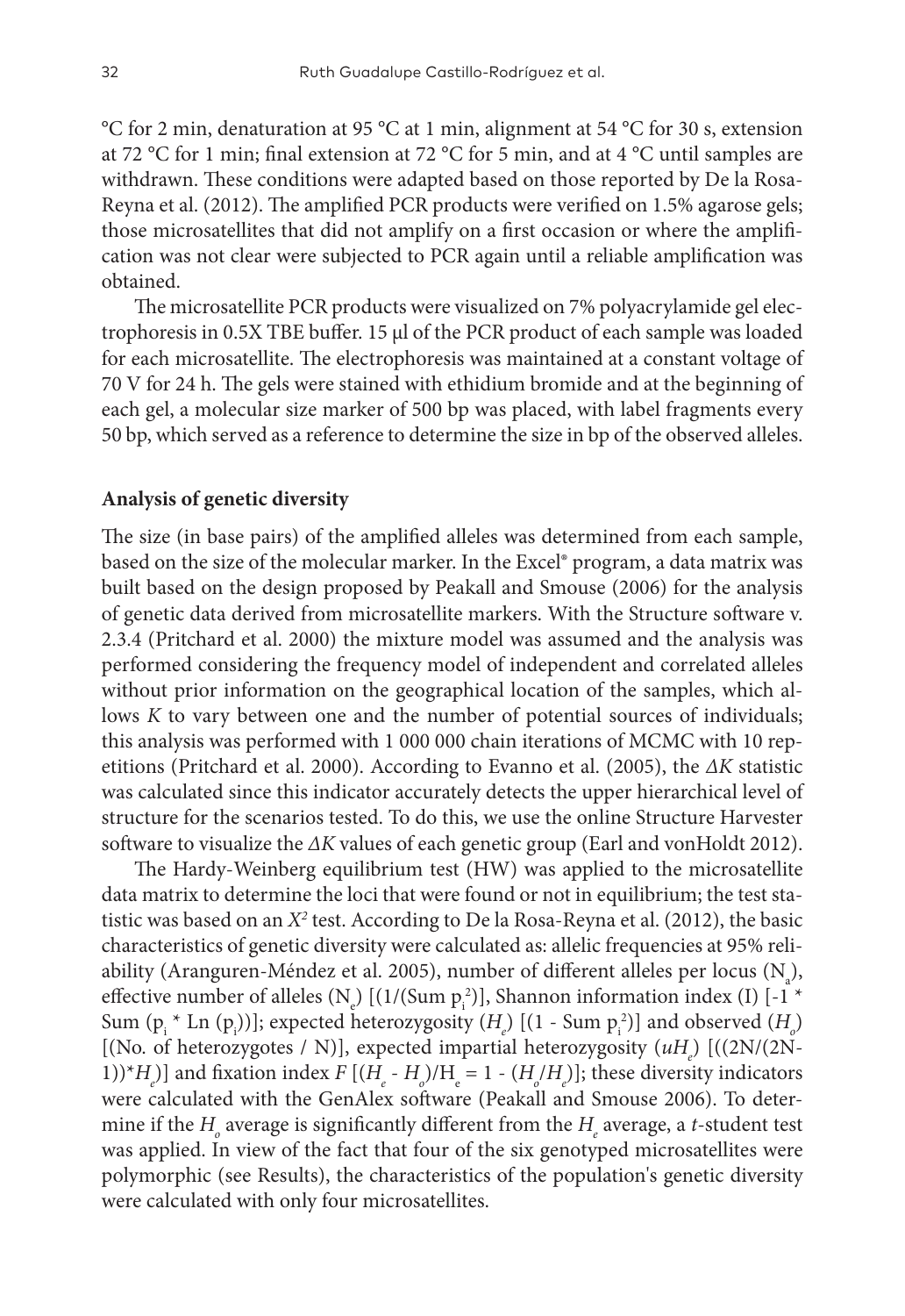Estimating the effective population size  $(N_e)$  in captive populations is important to preserve the genetic diversity characterized by microsatellite markers (Wang 2005). In this sense, *N<sub>e</sub>* was estimated with the following equation: *Ht*/*H<sub><sub>o</sub>*</sub> = (1 - 1/2*N<sub>e</sub>*) t ~ e –t /2 $N_e$  to retain 100% of the existing genetic diversity for 100 years (Wang 2005).

#### **Results**

The analysis of the mixture model showed three possible sources of genetic origin (cluster 1 = 0.335 and H<sub>e</sub> = 0.9042; cluster 2 = 0.332 and H<sub>e</sub> = 0.9048; cluster 3 = 0.333 and  $H_e$  = 0.9046; estimated probability of Ln of the data = - 753.2; mean value Ln likelihood =  $-593.8 \pm 318.9$ ; average alpha = 3.9565; Fig. 1) and the differentiation coincided with the results of the *ΔK* indicator (Fig. 2). The HW equilibrium test determined that of the six genotyped microsatellites, four were in HW equilibrium (BM203, BM848, MSTN01 and TGLA126) and two others turned out to be monomorphic (BM4208 and D), that is, they did not conform to the assumptions of HW balance (Table 1). In this sense, the four polymorphic microsatellites explained 66.67% (4/6) of the population's genetic diversity.

The allelic frequencies obtained from the four microsatellite *loci* are presented in Figure 3; the maximum number of alleles found ranged from 9 (BM848), 14 (BM203), 21 (TGLA126) and 28 (MSTN01) alleles; with a minimum and maximum value of 78 and 330 bp of the amplified alleles, respectively, recorded in the BM848 microsatellite.

Table 2 shows the characteristics of the existing genetic diversity for the population of *O. v. veraecrucis* of the UMA El Pochote. The  $N_a$  indicates that only  $18 \pm 4.1$ alleles are unique in the population and  $12 \pm 2.9$  are effective alleles and that they are alleles with the capacity to move on to the next generation. The average of the  $H$ <sup> $_{o}$ </sup> = 0.99  $\pm$  0.0004 exceeded the  $H$ <sup> $_{e}$ </sup> = 0.901  $\pm$  0.02; according to the *t*-test, there is a significant deviation between values of  $H_{\scriptscriptstyle{\rho}}$  and  $H_{\scriptscriptstyle{\rho}}$  (t-value = 4.0828, g.l. = 20.01, *P*  $= 0.0006$ ). The fixation index showed negative values (average of  $F = -0.112 \pm 0.03$ alleles), an indicator of a low genetic structure among the individuals of the population, due to the genetic heterogeneity of each individual. The average Shannon diversity index (I=  $2.6 \pm 0.26$ ), shows that the genetic diversity in the population is in a range of allelic diversity medium.

The effective population size  $(N_e)$  was developed as follows:  $Ht/H_o = 0.99$  (to maintain 100% of the existing genetic diversity),  $t$  (average life span) = 8 years, then,



**Figure 1.** Classification of *K* putative populations of 20 individuals of *O. v. veraecrucis* at the UMA El Pochote, Ixtaczoquitlán, Veracruz, Mexico, which shows three possible sources of genetic origin.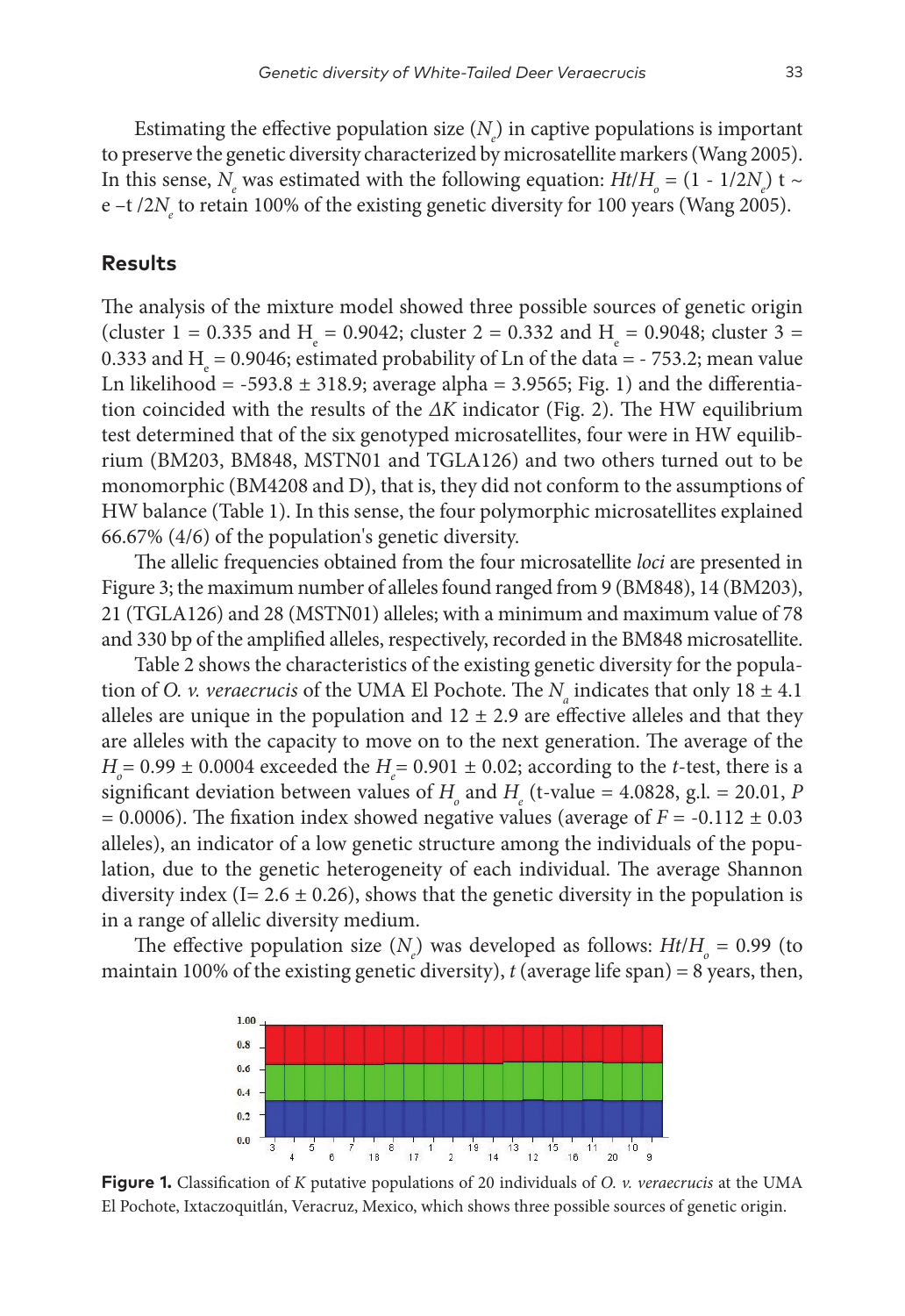

**Figure 2.** Average values for the three possible genetic sources of the reproductive nucleus of *O. v. veraecrucis* from the *ΔK* indicator.

**Table 1.** Hardy-Weinberg equilibrium test for the loci in the populations of O. *virginianus veraecrucis* in the UMA EL Pochote.

| Locus         | Degrees of freedom | Chi-square | Probability | Significance |
|---------------|--------------------|------------|-------------|--------------|
| <b>BM203</b>  | 91                 | 95,000     | 0.366       | Ns           |
| <b>BM848</b>  | 36                 | 34.833     | 0.524       | Ns           |
| MSTN01        | 378                | 380,000    | 0.461       | Ns           |
| TGLA126       | 210                | 198.333    | 0.708       | Ns           |
| <b>BM4208</b> | 15                 | 26,007     | 0.038       | $\ast$       |
| D             | 91                 | 117.718    | 0.031       | $\ast$       |

ns = not significant; \* P<0.05, \*\* P<0.01, \*\*\* P<0.001

**Table 2.** Sample size (N), number of different alleles (*N<sub>a</sub>*), effective number of alleles (*Ne*), information index Shannon (I), observed Heterozygosity (H<sub>0</sub>) and expected Heterozygosity (H<sub>e</sub>), Unbiased Expected Heterozygosity (uH<sub>e</sub>) and fixation index (*F*) for four microsatellite loci of *O. v. veraecrucis*.

| Locus          | N    | N    | Ne     |       | Н      | Н     | uHe   |          |
|----------------|------|------|--------|-------|--------|-------|-------|----------|
| <b>BM203</b>   | 19   | 14   | 7.848  | 2.325 | 1.000  | 0.873 | 0.896 | $-0.146$ |
| <b>BM848</b>   | 11   | 9    | 6.541  | 2.035 | 1.000  | 0.847 | 0.887 | $-0.180$ |
| MSTN01         | 20   | 28   | 18.605 | 3.164 | 1.000  | 0.946 | 0.971 | $-0.057$ |
| <b>TGLA126</b> | 20   | 21   | 16.000 | 2.907 | 0.999  | 0.938 | 0.962 | $-0.067$ |
| Media          | 17.5 | 18   | 12.248 | 2.608 | 0.999  | 0.901 | 0.929 | $-0.112$ |
| <b>SE</b>      | 2.17 | 4.14 | 2.98   | 0.26  | 0.0004 | 0.02  | 0.02  | 0.03     |

*t* = 100 / 8 = 12.5. Therefore,  $0.98 = e - 12.5 / 2N_e = e - 6.25/N_e$ . Then, the natural logarithm (ln) of the equation was obtained and we established that Ln 0.99 = -6.25/ *N<sub>e</sub>*; *N<sub>e</sub>* = -6.25 / ln0.99 (-0.01); *N<sub>e</sub>* = 625 individuals; that is, 625 reproductive animals are required to maintain 100% of genetic diversity, a number of animals greater than the current reproductive nucleus and that the UMA can sustain.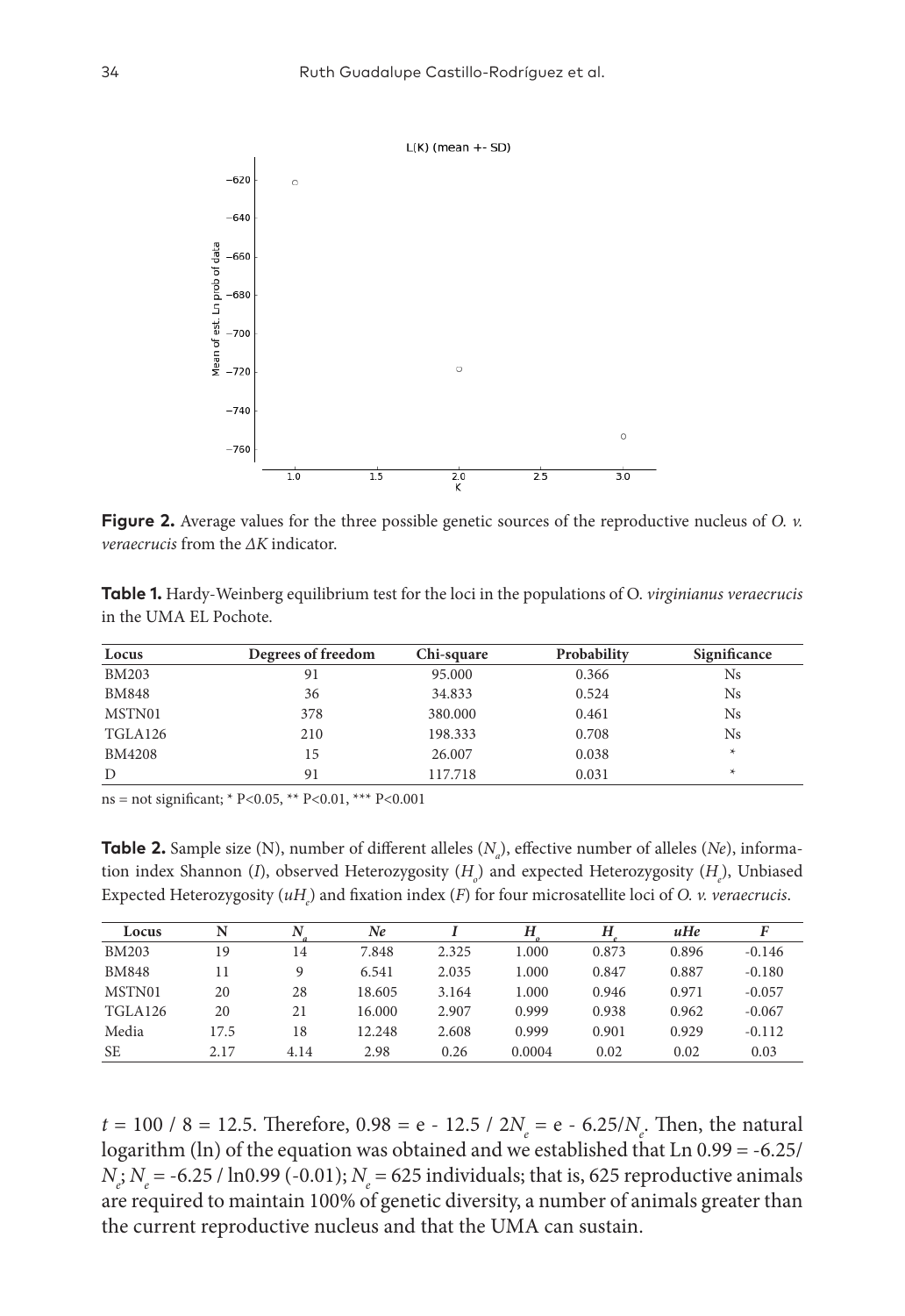

**Figure 3.** Allelic diversity for four microsatellite loci tested in 20 individuals of *O. v. veraecrucis* in the UMA El Pochote, Ixtaczoquitlán, Veracruz, Mexico.

## **Discussion**

In this study, microsatellites genotyped in the *O. v. veraecrucis* DNA showed an estimated 67% polymorphic loci and 33% monomorphic loci; the two monomorphic microsatellites may result from the low number of alleles ( $N_a = 4.143$ ) and, consequently, this may be affected by the founder effect. The presence of monomorphic loci reported in this work is also reported in other studies of wild populations of *O. virginianus* (DeYoung et al. 2003b). This can be explained in part by the aspect of the reproductive biology of the species: males usually inhabit adjacent areas to which they were born, while females colonize new habitats; therefore, the reduction of genetic variation is manifested in a higher frequency of homozygous alleles in the progeny (Engel et al. 1996). It is important to consider that the polymorphism detected (66.7%) may also be affected by the low number of sampled individuals and the number of loci analyzed (Breshears et al. 1988). In this sense, the results of this study should be considered as an approximation to the total genetic diversity of the population of *O. v. veraecrucis* at the UMA El Pochote, but the information obtained is relevant to propose conservation strategies for the observed genetic diversity.

The mixing model shows three possible potential sources of the population of *O. v. veraecrucis* analyzed in this study. As a fundamental effect, this may be the result of the heterogeneity of the geographical origin of the specimens with which the reproductive nucleus of the UMA El Pochote was founded, which enables us to know the degree of mixing and genetic independence between the analyzed deer that can help technicians in the planning of crossbreeding programs that guarantee the conservation of existing genetic diversity. On the other hand, the geographical origin of the deer studied corresponds to the geographical distribution area of *O. v. veraecrucis*, which also gives it some spatial genetic heterogeneity (Blanchong et al. 2006), since in Mexico the translocation of specimens of subspecies of *O. vir-*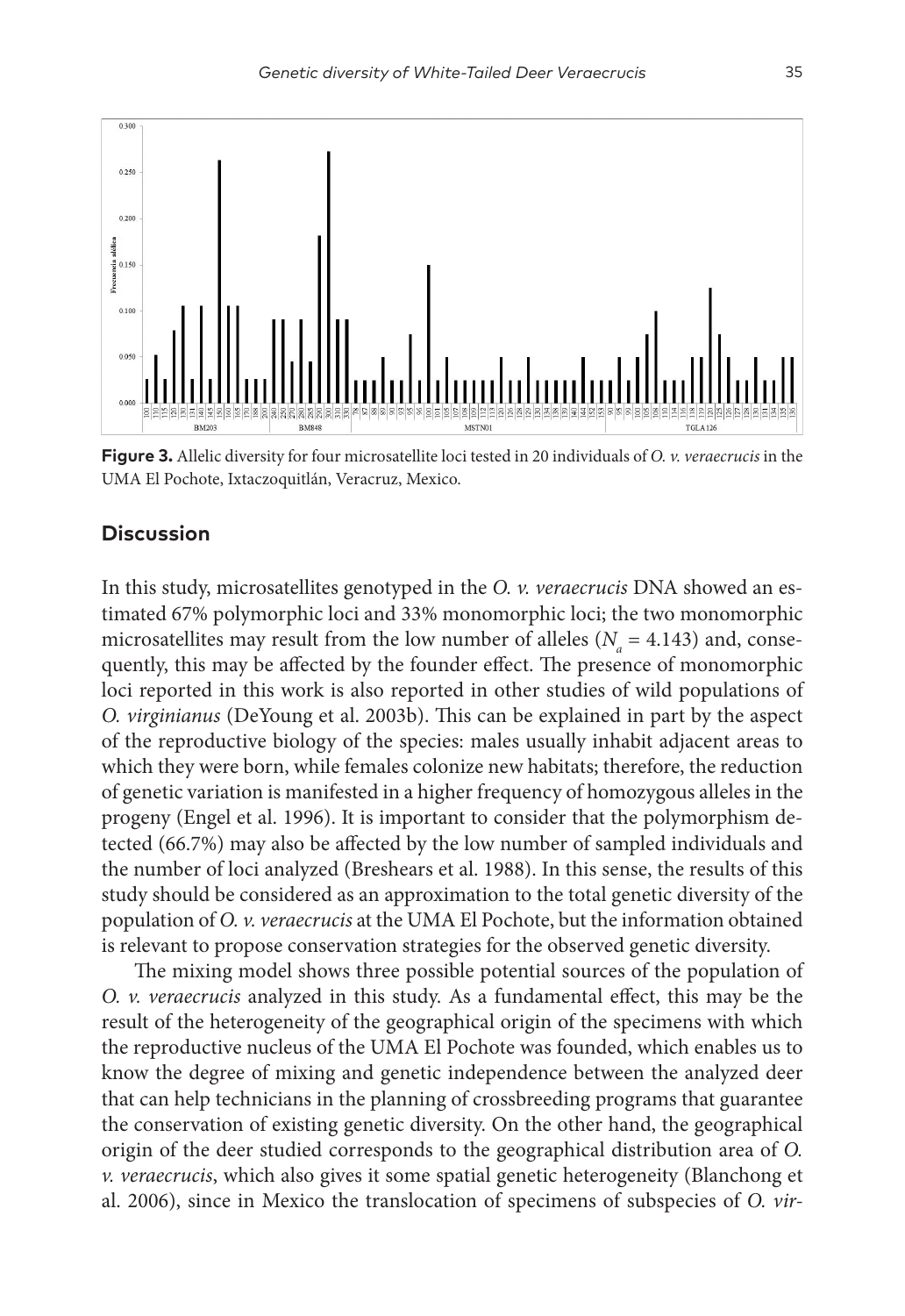*ginianus* outside its geographic range can have negative consequences due to the mixture of lineages (Galindo-Leal and Weber 1994; Hopken et al. 2015).

In terms of heterozygosity, the results indicate a relatively high level of genetic diversity in the captive population of *O. v. veraecrucis* at the UMA El Pochote. When analyzing heterozygosity values, it can be inferred that wild parents of the examined specimens have experienced bottlenecks and population expansion. Although these demographic processes were not tested in this study, it is possible that anthropic use (use for self-consumption, illegal trade, habitat fragmentation) and hunting use (controlled and clandestine hunting) that is exercised on the wild populations of the different subspecies of *O. virginianus* with geographic distribution in Mexico (Mandujano 2007), can change the population dynamics and with it the genetic diversity is affected (Hopken et al. 2015), particularly those of hunting interest such as *O. v. veraecrucis* (Logan-López et al. 2007).

DeYoung et al. (2009), described the allelic diversity of *O. virginianus* populations from a shelter (8.4 alleles), a private unit (9.4 alleles) and a research area (10.4 alleles); Brommer et al. (2015), determined an allelic diversity of 5 to 11 alleles in an isolated population of *O. virginianus* and was founded with few individuals. On the other hand, Hernández (2010), reports a maximum allelic diversity of 17 alleles for a population of *O. virginianus* in captivity; De la Rosa-Reyna et al. (2012) reported a maximum allelic diversity of 27 alleles for three subspecies of *O. virginianus* (including *O. v. veraecrucis*) obtained within its natural distribution range. A similarity pattern was found when comparing these allelic diversity reports with those obtained in this work - despite the low number of genotyped loci. That is, the allelic diversity in the population of *O. virginianus* in the UMA El Pochote is relatively similar to that reported for wild populations and overcrowded in other management systems (Hernández-Mendoza et al. 2014), which puts in evidence the importance of captivity in the conservation of genetic diversity.

Erickson (1979) and Kennedy et al. (1987) point out that in a population of *O. virginianus* its allelic frequencies are stable; this will confer positive genetic characteristics on the population, but it can also be interpreted as an indicator of a poor artificial selection. This was observed with the results of allelic diversity obtained for the population of *O. v. veraecrucis* from El Pochote UMA's, where rigorous reproductive management or a systematic crossbreeding program has not been implemented, although the difference in geographical origin of individuals has favored the maintenance of allelic diversity. Therefore, future studies should evaluate in the progeny, the genetic diversity to determine or not the loss of alleles, as it has been shown that it is possible to maintain the genetic diversity populations of *O. virginianus* in UMAs (Hernández-Mendoza et al. 2014).

In this study, it was found that  $H_{_o}$  was significantly different from  $H_{_e}$ . The deviation between these indicators is due to genetic differences between the individuals in the population and may be due to the variation in allele frequencies between the samples or to the independent mixture of genes (Vega and Gutiérrez 2015). In other populations of *O. virginianus*, Hernández (2010), in his work on space-time dynam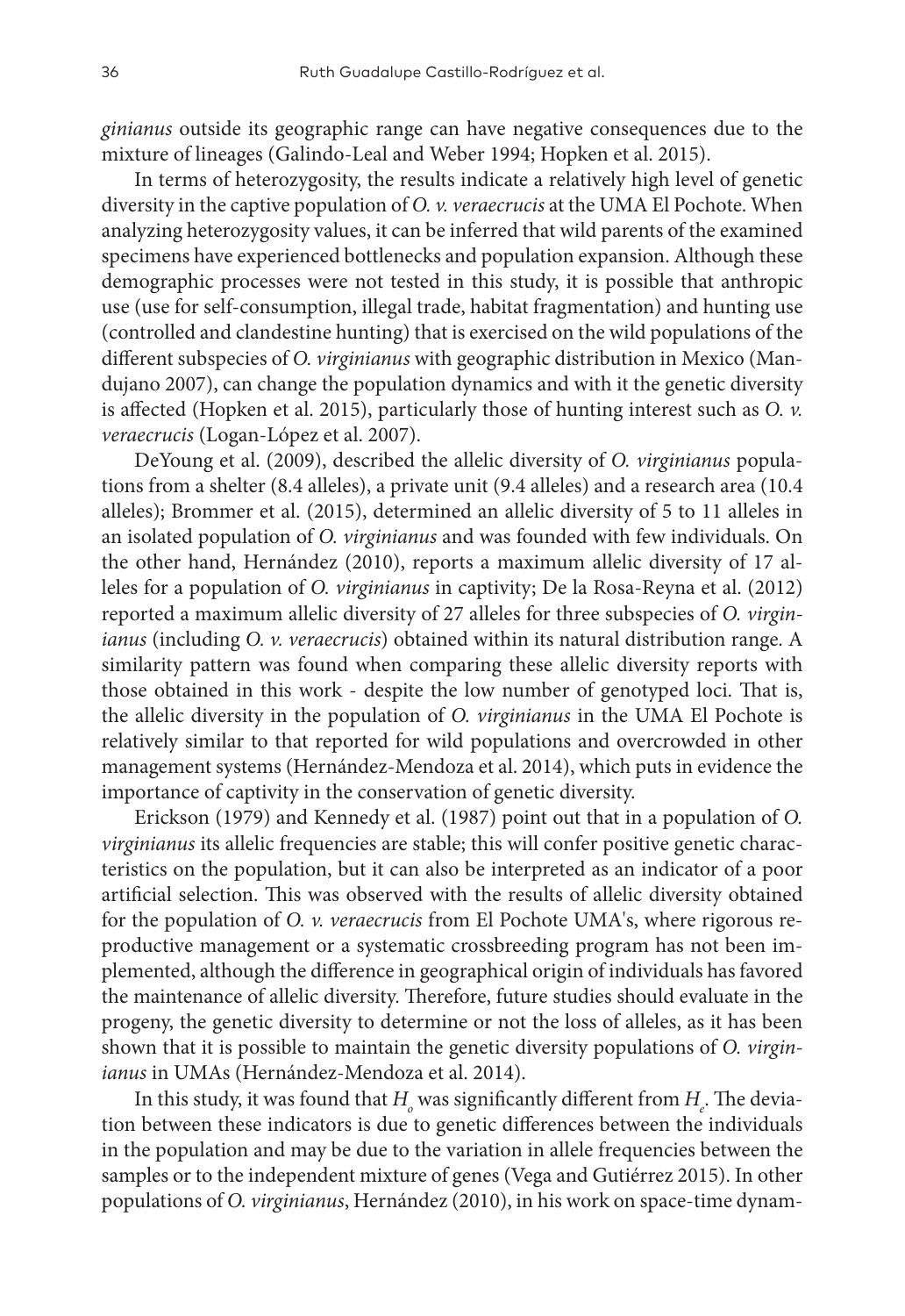ics of *O. virginianus*, compared different populations belonging to UMA, obtaining low heterozygosity values (*H*<sub>0</sub>= 0.60, *H*<sub>e</sub>= 0.82). In another study, De la Rosa-Reyna et al. (2012) when evaluating subspecies of *O. virginianus* from different geographic regions of Mexico, found that heterozygosity was different between subspecies and the  $H_o$  was less than  $H_e$  ( $H_o = 0.59$ ,  $H_e = 0.76$ ;  $H_o = 0.53$ ,  $H_e = 0.85$ ;  $H_o = 0.64$ ,  $H_e = 0.78$ ). Kollars et al. (2004) report a low  $H_{_o}$  (0.19 - 0.22) for five populations of *O. virginianus* in the state of Tennessee, USA. It is possible that the characteristics of evolutionary life stories experienced by each subspecies and each population of *O. virginianus* are reflected in the levels of heterozygosity and genetic differentiation, since this species of deer has an evolutionary past that has promoted genetic variants throughout its geographical distribution in the Americas (Suárez et al. 2017).

The allelic diversity found in the population of *O. virginianus* studied, was present in a smaller range of alleles per locus than that found for many species of mammals. Cronin et al. (2006, 2008), establish that genetic diversity in deer in production systems where reproductive management and planned crossing is practiced requires between 10 to 15 generations to find a significant change in genetic diversity, due to the induced selection to tame the deer. In the UMA El Pochote, there is no planned crossbreeding program, so genetic diversity and the degree of deer mixing of this population should be considered in the design of a reproductive management program.

Frankham (2005), states that reproductive management plans help increase the genetic diversity of small populations, only if the individuals selected for mating have different alleles. A case that supports this was reported by Cronin et al. (2008), who indicate that closed populations of American red deer (*Cervus elaphus*) showed a  $H$ <sup> $_{o}$ </sup> = 0.54 and  $N$ <sup> $_{a}$ </sup> = 3.53, higher than those reported for wild populations  $(H<sub>o</sub>=0.429$  and  $N<sub>a</sub>=2.16$ ), due to the mating structure which is kept in confinement (ratio 1:25 male:female). This mating relationship can be implemented in the UMA El Pochote, to minimize the risk of loss of genetic diversity. However, the results of the *N<sub>e</sub>* indicate that a population of 625 deer must be managed to maintain 100% of the genetic diversity over a period of at least 100 years, however, the current capacity of the UMA El Pochote does not support more than 100 deer. Therefore, future studies on the population of the reproductive nucleus of *O. v. veraecrucis* at UMA El Pochote, should focus on determining kinship relationships between specimens, to select those with different genetic diversity and include them in a planned crossbreeding program.

## **Conclusions**

The genetic diversity characteristics of *O. v. veraecrucis* at UMA El Pochote show similar parameters compared to studies conducted in wild populations and other captive management systems. This is possibly due to the fact that the individuals that make up the population under study have their geographical origin in different areas of the known geographical distribution for this subspecies in the state of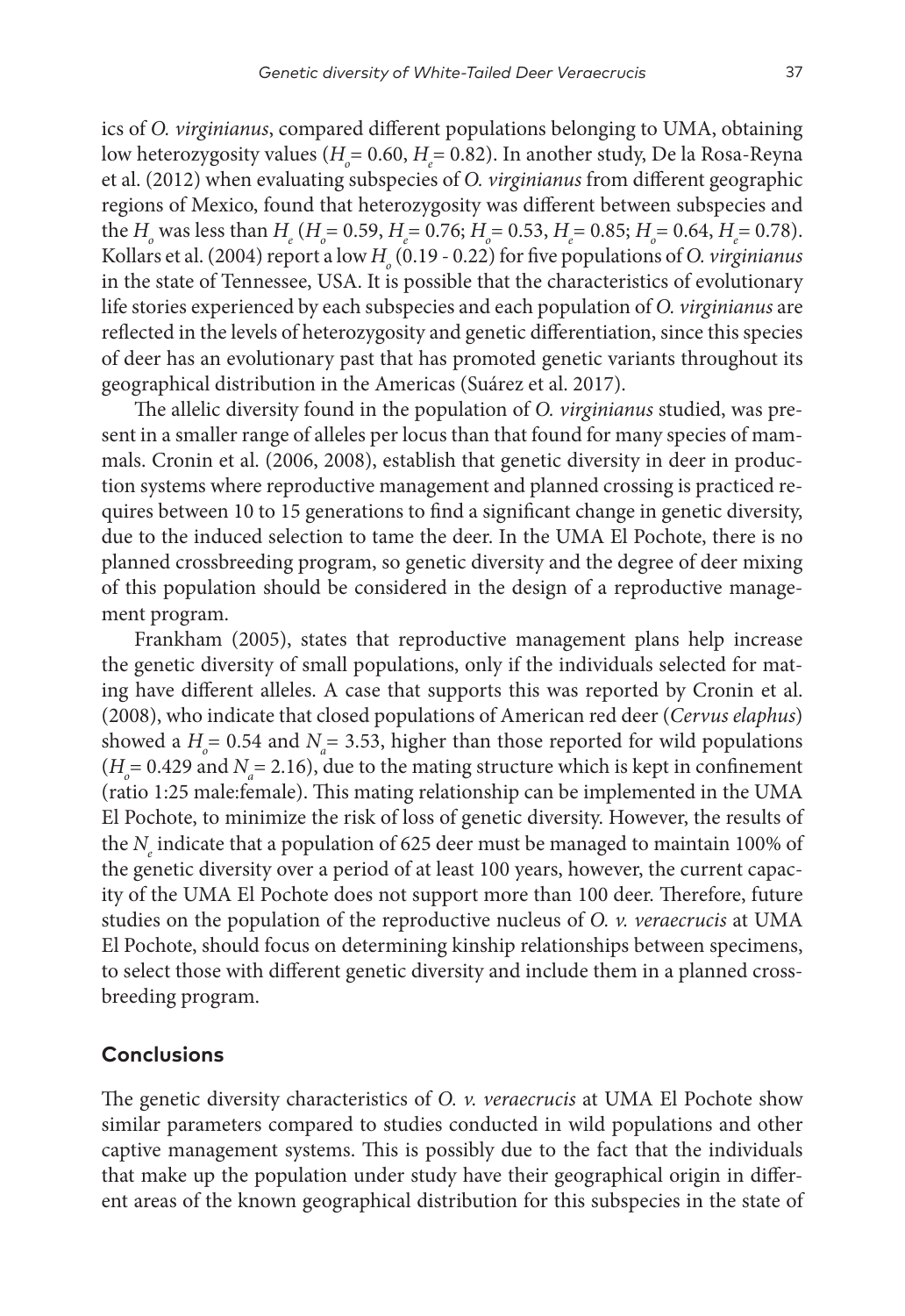Veracruz, Mexico, which may explain the genetic heterogeneity and the low genetic structure, since there is an independent mixture of alleles. This population showed a medium allelic diversity and conservation is required to guarantee population viability; but it is necessary to establish a  $N_{e}$  of 625 copies to retain 100% of the existing genetic diversity. However, it is important to consider the genetic characterization for the selection of specimens destined for mating with which the existing genetic variability is maintained, without the risk of drift losses and inbreeding.

# **Acknowledgments**

To the project "Caracterización de recursos zoogenéticos de las Altas Montañas, Veracruz: implicaciones de la filogeografía y modelación ecológica (PRODEP: 511-6/18-9245/PTC-896) for the financial and technical support of the study. To the Unidad de Manejo y Conservación de Recursos Genéticos y al Programa de Fortalecimiento de la Calidad Educativa of the Facultad de Ciencias Biológicas y Agropecuarias, Universidad Veracruzana, for the materials provided; and to the Instituto de Investigaciones en Recursos Cinegéticos (IREC), Spain, for the team and training to the first author. To the UMA El Pochote for facilitating blood samples. We thank the two anonymous reviewers who, with their suggestions, nurtured the quality of the content of the work.

# **References**

- Anderson JD, Honeycutt RL, Gonzales RA, Gee KL, Skow LC, Gallagher RL, Honeycutt DA, DeYoung RW (2002) Development of microsatellite DNA markers for the automated genetic characterization of white-tailed deer populations. The Journal of Wildlife Management 66(1): 67–74.<https://doi.org/10.2307/3802872>
- Aranguren-Méndez JA, Román-Bravo R, Isea W, Villasmil Y, Jordana J (2005) Los microsatélites (STRs), marcadores moleculares de ADN por excelencia para programas de conservación: Una revisión. Archivos Latinoamericanos de Producción Animal 13(1): 30–42.
- Armstrong E, Leizagoyen C, Martínez AM, González S, Delgado JV, Postiglioni A (2011) Genetic structure analysis of a highly inbred captive population of the African antelope *Addax nasomaculatus*. Conservation and management implications. Zoo Biology 30(4): 399–411. <https://doi.org/10.1002/zoo.20341>
- Avise JC (1994) Molecular markers, natural history and evolution. Chapman & Hall, London. 398 p.
- Avise JC (1996) Introduction: the scope of conservation genetics. In: Avise JC, Hamrick JL (Eds) Conservation genetics: case histories from nature. Chapman & Hall, New York, 1-9.
- Blanchong JA, Scribner KT, Epperson BK, Winterstein SR (2006) Changes in artificial feeding regulations impact white-tailed deer fine-scale spatial genetic structure. The Journal of Wildlife Management 70(4): 1037–1043. [https://doi.org/10.2193/0022-541X\(2006\)7](https://doi.org/10.2193/0022-541X(2006)70%5B1037:CIAFRI%5D2.0.CO;2) [0\[1037:CIAFRI\]2.0.CO;2](https://doi.org/10.2193/0022-541X(2006)70%5B1037:CIAFRI%5D2.0.CO;2)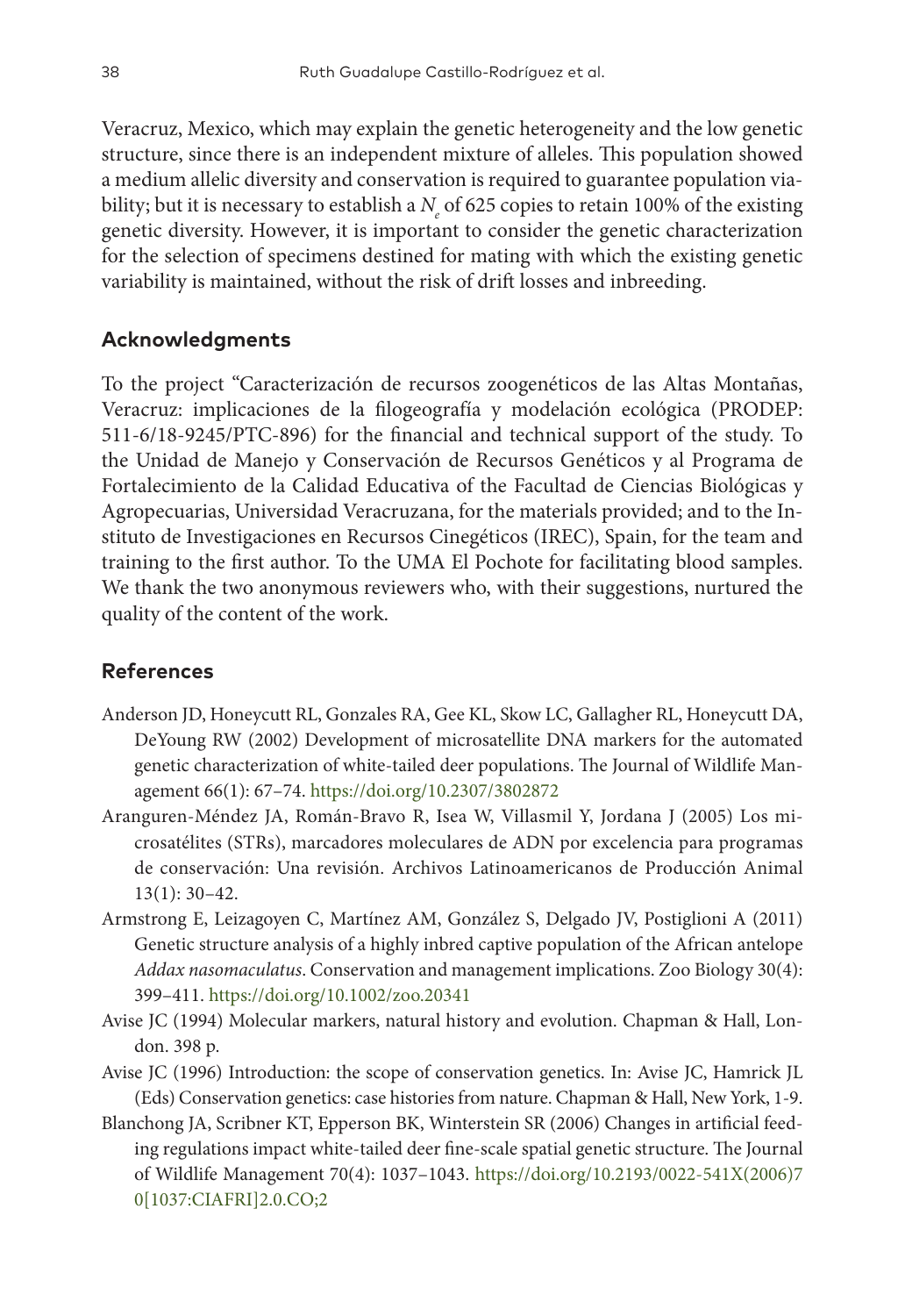- Breshears DD, Smith MH, Cothran EG, Johns PE (1988) Genetic variability in white-tailed deer. Heredity 60(1): 139–146. <https://doi.org/10.1038/hdy.1988.20>
- Brommer JE, Kekkonen J, Wikström M (2015) Using heterozygosity-fitness correlations to study inbreeding depression in an isolated population of white-tailed deer founded by few individuals. Journal of Ecology and Evolution 5(2): 357–367. [https://doi.](https://doi.org/10.1002/ece3.1362) [org/10.1002/ece3.1362](https://doi.org/10.1002/ece3.1362)
- Buenrostro SA, García-Grajales J (2016) Recomendaciones para el manejo y crianza del venado cola blanca (*Odocoileus virginianus*) en Oaxaca. In: Universidad del Mar (Ed.) Zootecnia de especies alternativas en Oaxaca. México, 280-306.
- Cronin M, Renecker L, Macneil MD, Patton JC (2006) Mitochondrial DNA and microsatellite DNA variation in domestic reindeer (*Rafingeer tarandus tarandus*) and relationships with wild caribou (*Rafinger tarandus granti, Rafinger tarandus groenlandicus* and *Rafinger tarandus caribou*). The Journal of Heredity 97: 525–530. [https://doi.org/10.1093/](https://doi.org/10.1093/jhered/esl012) ihered/esl012
- Cronin M, Renecker L, Pattoon JC (2008) Genetic variation in domestic and wild elk (*Cervus elaphus*). Journal of Animal Science 87(3): 829–834. [https://doi.org/10.2527/](https://doi.org/10.2527/jas.2008-1185) [jas.2008-1185](https://doi.org/10.2527/jas.2008-1185)
- Dakin EE, Avise JC (2004) Microsatellite null alleles in parentage analysis. Heredity 93(5): 504–509. <https://doi.org/10.1038/sj.hdy.6800545>
- De La Rosa-Reyna XF, Calderón-Lobato RD, Parra-Bracamonte GM, Sifuentes-Rincón AM, DeYoung RW, García-De León FJ, Arellano-Vera W (2012) Genetic diversity and structure among subspecies of white-tailed deer in Mexico. Journal of Mammalogy 93(4): 1158–1168. <https://doi.org/10.1644/11-MAMM-A-212.2>
- DeYoung RW, Demarais S, Gonzales RA, Honeycutt RL, Gee KL (2002) Multiple paternity in white-tailed deer (*Odocoileus virginianus*) revealed by DNA microsatellites. Journal of Mammalogy 83(3): 884–892. [https://doi.org/10.1644/1545-1542\(2002\)083<0884:MP](https://doi.org/10.1644/1545-1542(2002)083%3C0884:MPIWTD%3E2.0.CO;2) [IWTD>2.0.CO;2](https://doi.org/10.1644/1545-1542(2002)083%3C0884:MPIWTD%3E2.0.CO;2)
- DeYoung RW, Demarais S, Honeycutt RL, Gonzales AR, Kenneth LG, Anderson JD (2003a) Evaluation of a DNA microsatellite panel useful for genetic exclusion studies in White-Tailed Deer. Wildlife Society Bulletin 31(1): 220–232.
- DeYoung RW, Demarais S, Honeycutt RL, Rooney AP, Gonzales RA, Kennethl G (2003b) Genetic consequences of White-tailed deer (*Odocoileus virginianus*) restoration in Mississippi. Molecular Ecology 12(12): 3237–3252. [https://doi.org/10.1046/j.1365-](https://doi.org/10.1046/j.1365-294X.2003.01996.x) [294X.2003.01996.x](https://doi.org/10.1046/j.1365-294X.2003.01996.x)
- DeYoung RW, Demarais S, Honeycutt RL, Gee KL, Gonzales RA (2006) Social dominance and male breeding success in captive white-tailed deer. Wildlife Society Bulletin 34(1): 131–136. [https://doi.org/10.2193/0091-7648\(2006\)34\[131:SDAMBS\]2.0.CO;2](https://doi.org/10.2193/0091-7648(2006)34%5B131:SDAMBS%5D2.0.CO;2)
- DeYoung RW, Demarais S, Gee KL, Honeycutt RL, Hellickson MW, Gonzales RA (2009) Molecular evaluation of the White-Tailed deer (*Odocoileus virginianus*) mating system. Journal of Mammalogy 90(4): 946–953.<https://doi.org/10.1644/08-MAMM-A-227.1>
- Earl DA, VonHoldt YB (2012) Structure Harvester: A website and program for visualizing Structure output and implementing the Evanno method. Conservation Genetics Resources 4(2): 359–361.<https://doi.org/10.1007/s12686-011-9548-7>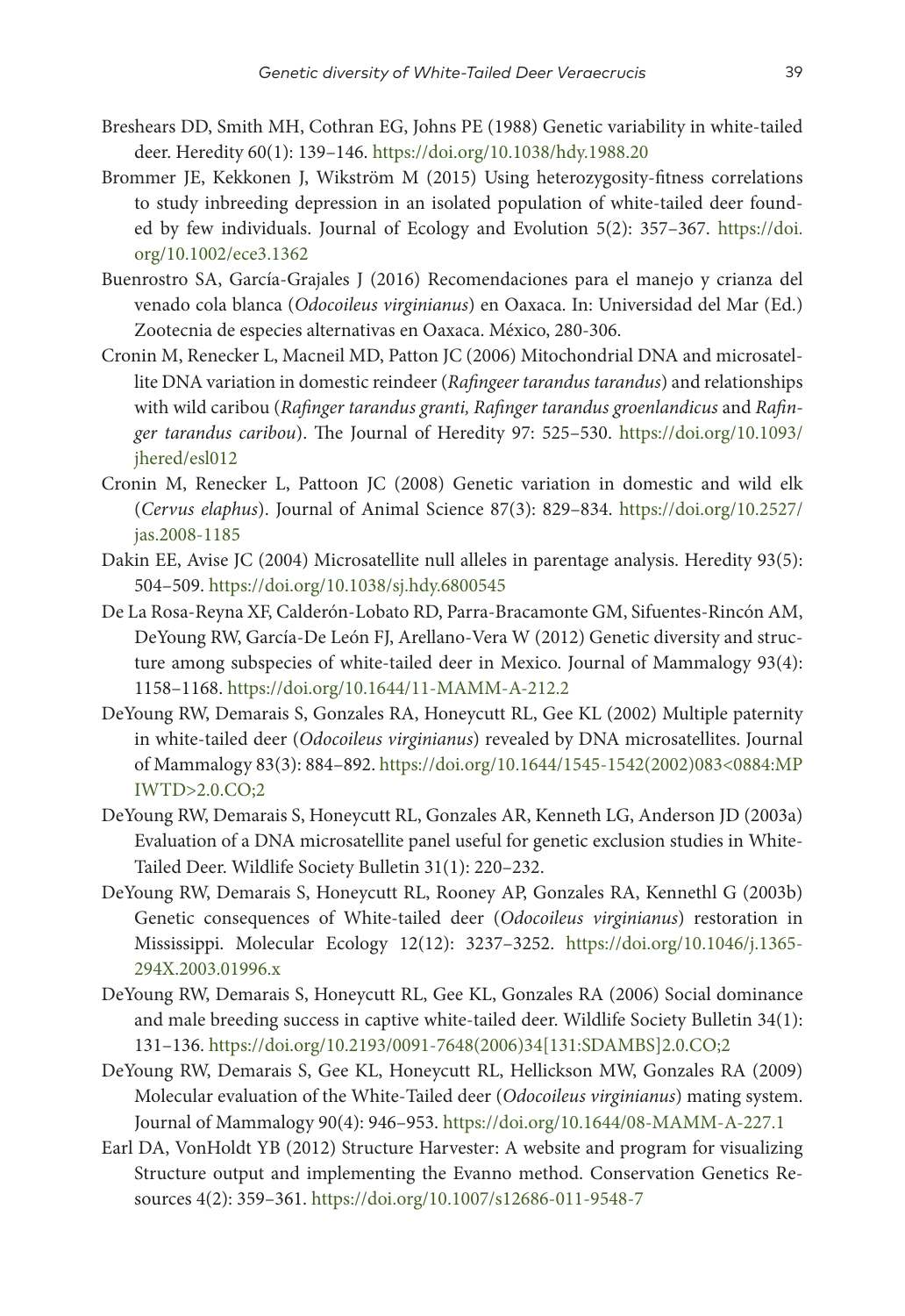- Engel SR, Linn RA, Taylor JF, Davis SK (1996) Conservation of microsatellite loci across species of Artiodactyls: Implications for population studies. Journal of Mammalogy 77(2): 504–518. <https://doi.org/10.2307/1382825>
- Erickson LM (1979) Genetics of White-tailed deer of south Texas. Master of Science Thesis, Texas: Texas Tech University, 46 pp.
- Evanno G, Regnaut S, Goudet J (2005) Detecting the number of clusters of individuals using the software Structure: A simulation study. Molecular Ecology 14(8): 2611–2620. <https://doi.org/10.1111/j.1365-294X.2005.02553.x>
- Frankham R (2005) Stress and adaptation in conservation genetics. Journal of Evolutionary Biology 18(4): 750–755. <https://doi.org/10.1111/j.1420-9101.2005.00885.x>
- Galindo-Leal C, Weber M (1994) Translocation of deer subspecies: Reproductive implications. Wildlife Society Bulletin 22(1): 117–120.
- Godoy JA (2009) La genética, los marcadores moleculares y la conservación de especies. Revista de Ecosistemas 18(1): 23–33.
- Hernández MPM (2010) Dinámica espacio-temporal del venado cola blanca (*Odocoileus virginianus*) en Mexico. MsC Thesis. México: Instituto Politecnico Nacional, 111 pp.
- Hernández-Mendoza PM, Parra-Bracamonte GM, De La Rosa-Reyna XF, Chassin-Noria O, Sifuentes-Rincón AM (2014) Genetic shifts in the transition from wild to farmed White-tailed deer (*Odocoileus virginianus*) population. The International Journal of Biodiversity Science, Ecosystem Services & Management 10(1): 3–8. [https://doi.org/1](https://doi.org/10.1080/21513732.2013.857364) [0.1080/21513732.2013.857364](https://doi.org/10.1080/21513732.2013.857364)
- Hopken MW, Lum TM, Meyes PM, Piaggio AJ (2015) Molecular assessment of translocation and management of an endangered subspecies of white-tailed deer (*Odocoileus virginianus*). Conservation Genetics 16(3): 635–647.<https://doi.org/10.1007/s10592-014-0689-6>
- INE (Instituto Nacional de Ecología) (1997) Programa de conservación de la vida silvestre y diversificación productiva en el sector rural 1997-2000. Instituto Nacional de Ecología y Secretaria de Medio Ambiente y Recursos Naturales. México, D. F., 207 pp.
- INE (Instituto Nacional de Ecología) (2000) Estrategia nacional para la vida silvestre. Logros y retos para el desarrollo sustentable 1995-2000. Secretaría de Medio Ambiente y Recursos Naturales / Instituto Nacional de Ecología. México, D. F., 55 pp.
- Kennedy PK, Kennedy ML, Beck ML (1987) Genetic variability in white-tailed deer (*Odocoileus virginianus*) and its relationship to environmental parameters and herd origin (Cervidae). Genetica 74(3): 189–201. <https://doi.org/10.1007/BF00056114>
- Kollars PG, Beck ML, Mech MG, Kennedy PK, Kennedy ML (2004) Temporal and spatial genetic variability in White-tailed deer (*Odocoileus virginianus*). Journal of Genetics 1212: 269–276. <https://doi.org/10.1023/B:GENE.0000039851.27973.68>
- Logan-López K, Cienfuegos-Rivas E, Sifuentes-Rincón A, González-Paz M, Clemente-Sánchez F, Mendoza-Martínez G, Tarango-Arámbula L (2007) Patrones de variación genética en cuatro subespecies de venado cola blanca del noreste de México. Agrociencia 41(1): 13–21.
- Mandujano S (2007) Carrying capacity and potential production of ungulates for human use in a Mexican tropical dry forest. Biotropica 39(4): 519–524. [https://doi.org/10.1111/](https://doi.org/10.1111/j.1744-7429.2007.00305.x) [j.1744-7429.2007.00305.x](https://doi.org/10.1111/j.1744-7429.2007.00305.x)